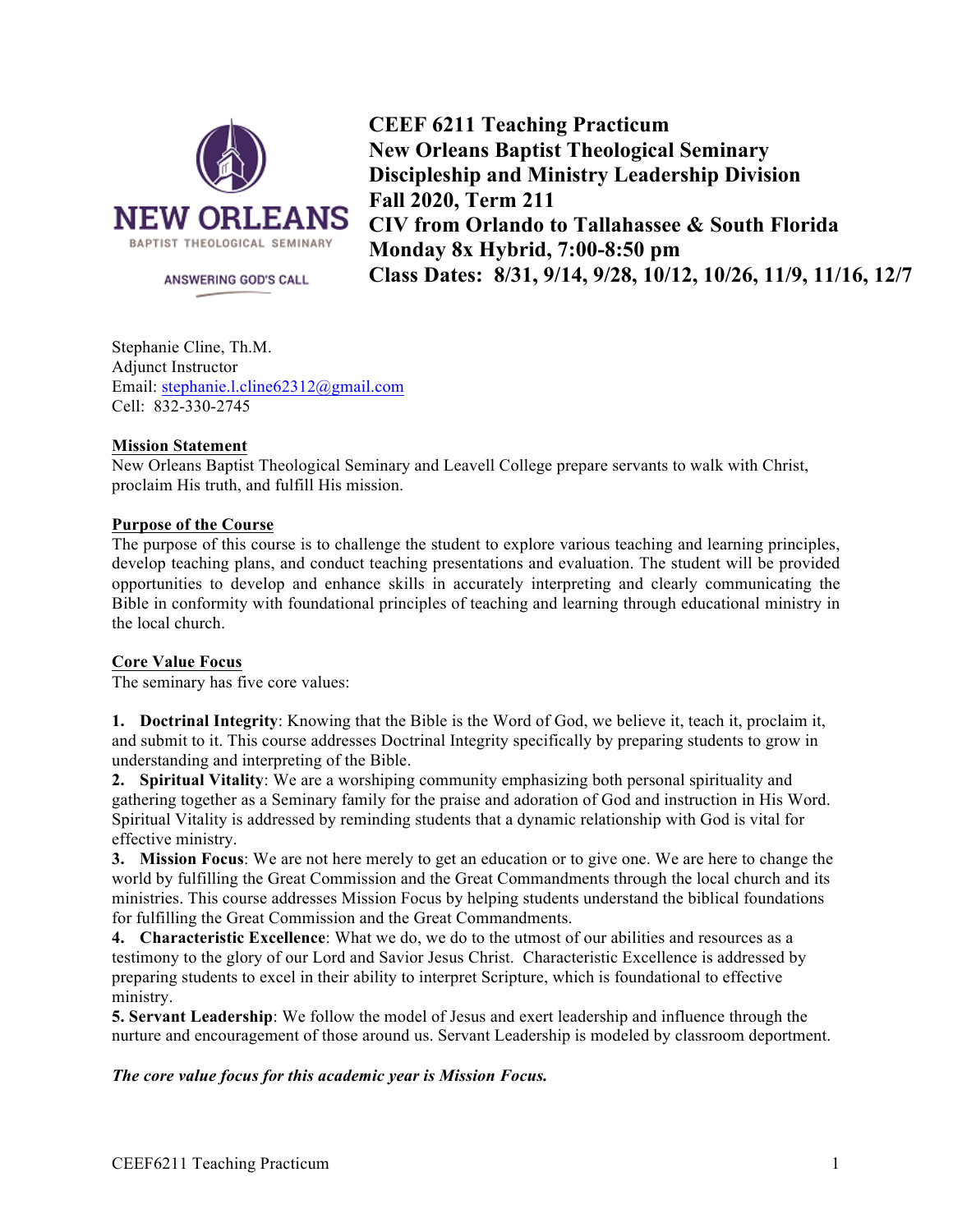### **Curriculum Competencies Addressed**

NOBTS faculty members realize that all ministers need to develop specific competencies if they are going to have an effective ministry. To increase the likelihood of NOBTS graduates having an effective ministry, the faculty developed a competency-based curriculum after identifying seven essential competencies necessary for effective ministry. All graduates are expected to have at least a minimum level of competency in all of the following areas:

*Biblical Exposition*: to interpret and communicate the Bible accurately.

- *Christian Theological Heritage*: To understand and interpret Christian theological heritage and Baptist polity for the church.
- **Disciple Making**: To stimulate church health through mobilizing the church for missions, evangelism, discipleship, and church growth.
- *Interpersonal Skills*: To perform pastoral care effectively, with skills in communication and conflict management.

*Servant Leadership*: To serve churches effectively through team ministry.

*Spiritual and Character Formation*: To provide moral leadership by modeling and mentoring Christian character and devotion.

*Worship Leadership*: To facilitate worship effectively.

This course will address the following curriculum competencies:

- 1. *Biblical Exposition:* Students will explore biblical foundations and rationale for teaching ministry in the local church.
- 2. *Disciple Making:* Students will examine educational issues that play a significant role in the development of faith.
- 3. *Interpersonal Skills:* Students will develop or improve the skills necessary for communicating well with church members, volunteers, staff, and the church body as a whole.
- 4. *Spiritual and Character Formation:* Course content will help students address their own spiritual and developmental needs in areas related to teaching.

### **Course Description**

This course involves the development and presentation of teaching plans by the members of the class as well as the video-recording and evaluation of presentations for the purpose of critical analysis of lesson content and objectives, teacher and student learning styles, audience-appropriate methods, and the teaching-learning outcomes. **Prerequisite: CEEF6310 Teaching the Bible.**

### **Student Learning Outcomes**

Upon completion of the course, the student will be able to:

**Cognitive**: Be able to apply your knowledge and comprehension of various teaching and learning principles with the biblical model of instruction as exemplified by Jesus Himself to provide a foundation for the practice of Christian education in the church.

**Affective:** Value the use of various methodologies to teach the Bible in the local church ministry and value the role of the Holy Spirit in planning, development, and delivery of teaching plans.

**Psychomotor:** Be able to develop, implement, and evaluate biblical teaching for the practice of Christian education in the local church.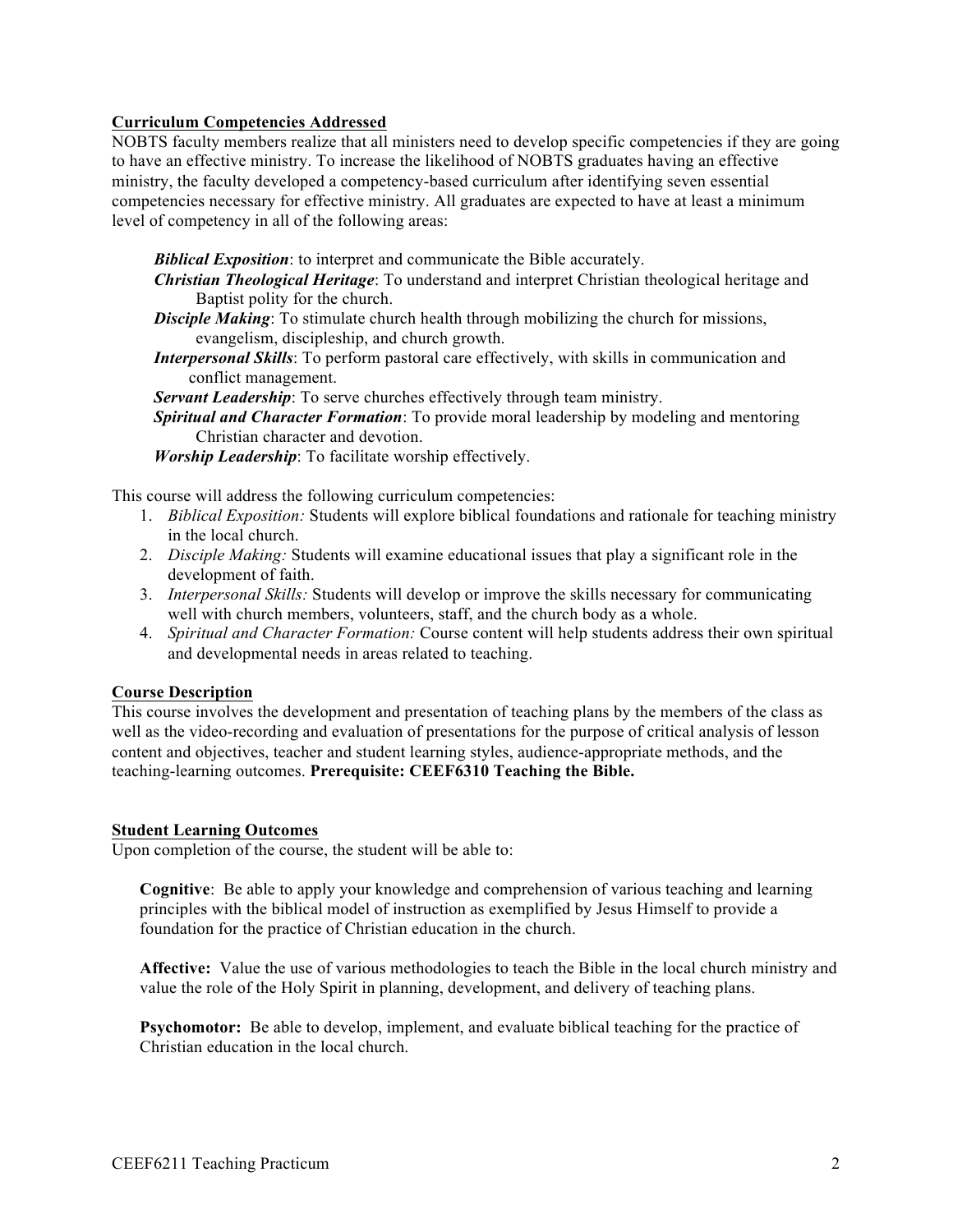### **Required Textbooks**

- LeFever, Marlene D. *Creative Teaching Methods: Be an Effective Christian Teacher*. Colorado Springs, CO: David Cook, 2004. (ISBN: 978-0-7814-5256-4)
- Richards, Lawrence O, and Gary J. Bredfeldt. *Creative Bible Teaching.* Chicago: Moody Publishers, 1998. (ISBN: 0-8024-1644-6)

### **Recommended Readings**

- Duvall, J. Scott and J. Daniel Hays. *Grasping God's Word: A Hands-on Approach to Reading, Interpreting, and Applying the Bible*, 2nd ed. Grand Rapids, MI: Zondervan, 2005.
- Edge, Findley B. *Teaching for Results*, rev. ed. Nashville, TN: Broadman & Holman, 1999.
- Fee, Gordon D. and Douglas K. Stuart. *How to Read the Bible for All Its Worth*. 3<sup>rd</sup> ed. Grand Rapids: Zondervan, 2003.
- Hendricks, Howard. *Teaching to Change Lives: Seven Proven Ways to Make Your Teaching Come Alive*. Sisters, OR: Multnomah Books, 1987.
- Melick, Rick and Shera Melick. *Teaching that Transforms: Facilitating Life Change through Adult Bible Teaching.* Nashville, TN: Broadman & Holman, 2010
- Wilkinson, Bruce. *The Seven Laws of the Learner: How to Teach Almost Anything to Practically Anyone*. Colorado Springs, CO: Multnomah Books, 1992.
- Yount, William. *Called to Teach: An Introduction to the Ministry of Teaching.* Nashville, TN: Broadman & Holman, 1998.
- Yount, William. *Created to Learn: A Christian Teacher's Introduction to Educational Psychology,* 2d ed. Nashville, TN: Broadman & Holman, 2010.

### **Course Teaching Methodology**

### **Units of Study**

The topics of study that will be covered in the course are as follows: the teaching-learning experience, learning domains, learning objectives, teaching methods, Bible teaching, and teaching evaluation and improvement.

### **Teaching Method**

This course will emphasize active learning, project-based learning, and interactive discussion with the goal of providing balanced instruction to engage the mind, the will and the emotion of the students. You will be responsible for producing teaching presentations and providing constructive feedback of teaching methods and lesson delivery of classmates.

### **Course Assignments and Evaluation Criteria**

All assignments must be submitted electronically on Blackboard. Unless otherwise noted, all assignments are due before midnight on the due date.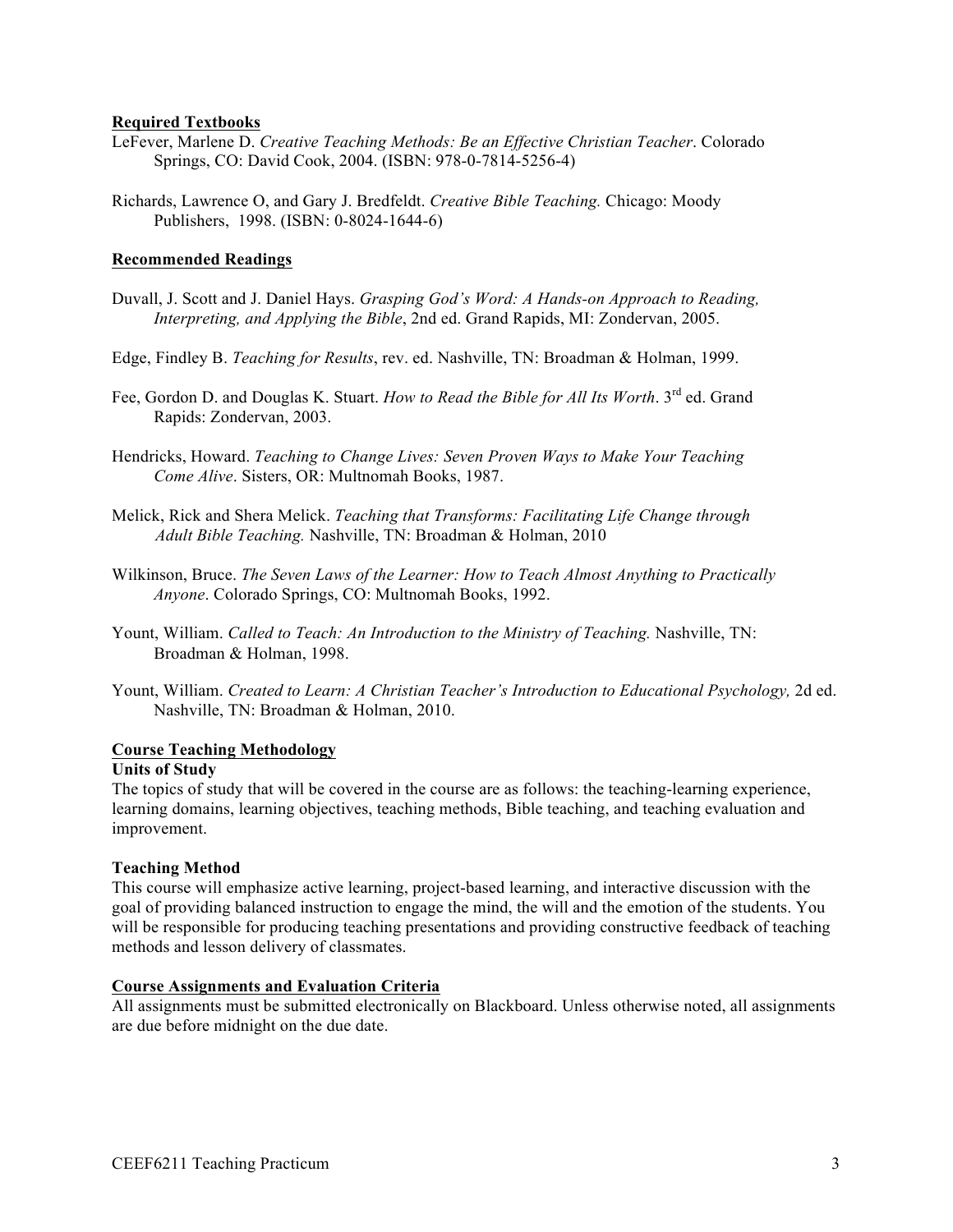# **Course Requirements**

All assignments must be submitted electronically on Blackboard. Unless otherwise noted, all assignments are due before midnight on the due date.

## **1. Textbook Reading (15%) Due: Wkly/Dec 7**

Students will read the required texts by following the weekly reading schedule. Completion of reading each week is intended to improve understanding of course content and enhance classroom participation. You will be asked to indicate your reading percentage of the required text at the end of the term. **Textbook Reading Verification will be conducted via Blackboard at the end of the course***. This assignment is related to the Cognitive Student Learning Outcome.*

### **2. Classroom Participation (15%) Due: Weekly**

You will be presented with questions pertaining to learning units in which you will have to respond and interact with the professor and your classmates. A substantive response should be concise and may include, but not limited to the following: a reflection or personal example on a concept from readings, a different perspective on a topic, a quote from another source that relates to the topic, an experience you had in a ministry that relates to the topic. *This assignment is related to the Psychomotor Student Learning Outcome.*

### **3. Teaching Methods Handouts: (10%) Due: Sept 28**

Students will locate and read an article or an educational website for **three** of the following teaching methods: (a) small groups, (b) class discussion, (c) games, (d) lecture, and/or (e) a *method of your choice.*  You will create a **one-page handout for each of the three methods**. (\*Please submit the handouts in **ONE** 3-page document.)

Each handout should include:

- Introduce the Teaching Method (choose a through e) appropriately cite the reference
- How to Use the Teaching Method Explain the role of the teacher, the role of the student, and the "most appropriate" subject matter or content
- Benefits of the Teaching Method
- Limitations, Dangers, and/or Problems of the Teaching Method
- Use of Teaching Method by Age Level (preschool, children, youth, and adults) how to use the method, when to use the method, appropriate setting, appropriate audience, etc.

Upload the Teaching Methods Handouts using the assignment link on Blackboard for professor grading. *This assignment is related to the Cognitive Student Learning Outcome.* 

### **4. Micro Teach #1 (20%) Due: Oct 5 (plan) Oct 26 (teach)**

Students will conduct a micro-teach (10-15 minutes) of a biblical passage in class. The lesson plan must be an original plan created by the student. The micro-teach lesson must consist of:

- a. an opening activity
- b. reading the scripture passage
- c. one learning method/activity
- d. a closing activity.

Submit your lesson plan on Blackboard in the assignment link. Peer Reviews utilizing the Teaching Evaluation Tool and will be turned in on the day the lesson is taught. *This assignment is related to the Psychomotor Student Learning Outcome.*

# **5. Micro Teach Reflection Paper #1 (5%) Due: Nov 2**

Students will review the peer and professor feedback and write a **2 to 3-page reflection** of the micro-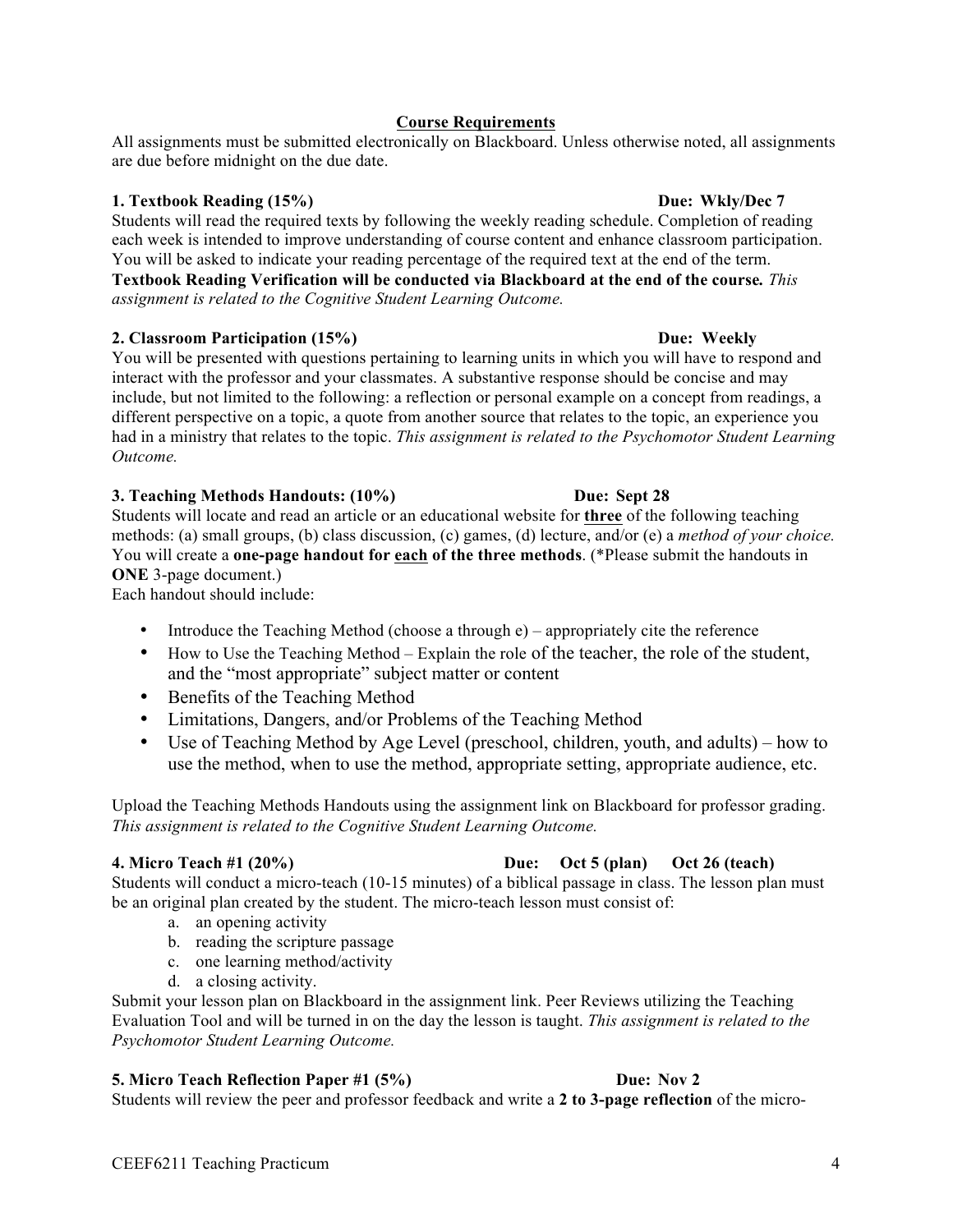teaching session including areas of the teaching session strengths/weaknesses and possible improvements.

**6. Teaching Evaluation Tool Rationale (10%) Due: Oct 12**

Students will review the Teaching Evaluation Tool found on Blackboard and will write a **2 to 3-page rationale** providing support for the content and questions of the assessment tool. The document should contain ten (10) paragraphs, one for each assessment area. *This assignment is related to the Affective Student Learning Outcome.*

**7. Micro Teach #2 (20%) Due: Nov 9 (video & plan) Nov 16 (peer review)** Students will conduct a second micro-teach (10-15 minutes) of a biblical passage outside of class. Follow the same guidelines for Micro Teach #1. **For this assignment students must submit both the lesson plan and video recording on Blackboard Discussion Board.** Possible teaching context: Sunday School class, home group, or seminary classroom. The lesson plan must be an original plan created by the student. The teaching session must occur outside of the regular classroom and **MUST BE RECORDED**, from start to finish. **The teaching time must involve a minimum of 10 minutes. A minimum of 5 participants is required**. Peer Reviews utilizing the Teaching Evaluation Tool and will be turned in one week following the posting of the videos. *This assignment is related to the Psychomotor Student Learning Outcome.*

**\*\* Begin working on scheduling your teaching sessions immediately \*\***

Note: Consider using a smartphone video camera or laptop webcam for recording your teaching sessions. You will need to create a YouTube account and upload the video. When uploading your video to YouTube, select "unlisted" in the options. Do not choose "public" or "private." Unlisted videos on YouTube cannot be found in a search and therefore remain private.

# **8. Micro Teach Reflection Paper #2 (5%) Due: Dec 7**

Students will review the peer feedback of the assessment tool and write a **2 to 3-page reflection** of the teaching session including areas of the teaching session strengths/weaknesses and possible improvements.

# *NOTE: PREREQUISITE FOR TAKING THIS COURSE: CEEF6310 Teaching the Bible*

You may use one of the lesson plans for your Bible Teaching session.

### **Evaluation of Grade**

|                                  |                                           | The student's grade will be computed as follows: |            |                |
|----------------------------------|-------------------------------------------|--------------------------------------------------|------------|----------------|
| <b>Teaching Methods Handouts</b> |                                           |                                                  | $10\%$     |                |
| <b>Textbook Reading</b>          |                                           | 15%                                              |            |                |
|                                  | <b>Teaching Evaluation Tool Rationale</b> | $10\%$                                           |            |                |
| <b>Classroom Participation</b>   |                                           |                                                  | 15%        |                |
| Micro Teach 1 & Evaluation       |                                           |                                                  | <b>25%</b> |                |
| Micro Teach 2 & Evaluation       |                                           |                                                  | <b>25%</b> |                |
|                                  |                                           |                                                  | 100%       |                |
|                                  |                                           |                                                  |            |                |
| <b>Grading Scale</b>             |                                           |                                                  |            |                |
| A 100-93                         | B 92-85                                   | $C$ 84-77                                        | D 76-70    | F 69 and below |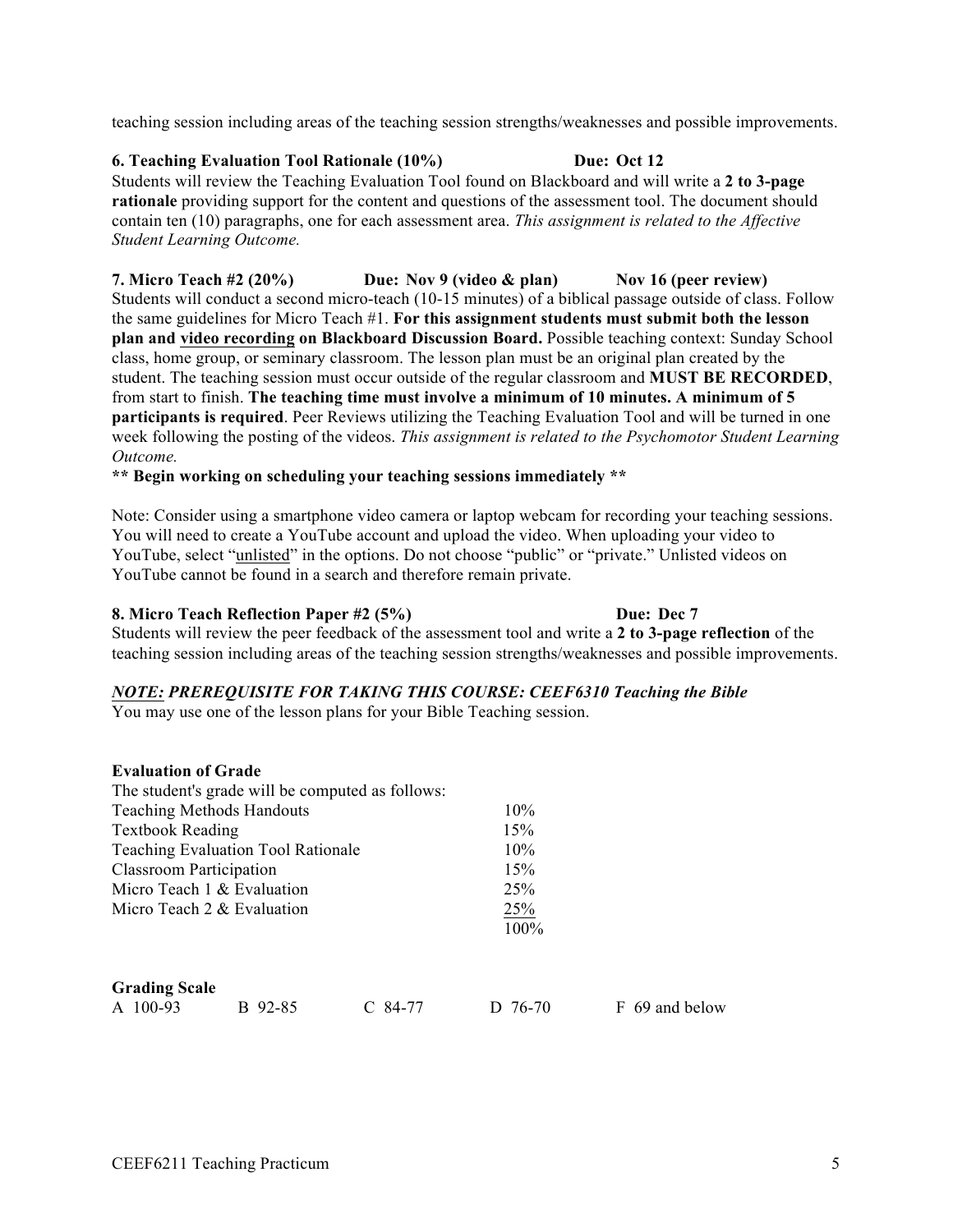# **Course Schedule**

\*The professor reserves the right to make changes to the schedule as needed.

| Date                        | <b>Course Topics</b>                                  | <b>Assignments</b>                                                       |  |  |  |  |
|-----------------------------|-------------------------------------------------------|--------------------------------------------------------------------------|--|--|--|--|
|                             | Unit 1: Introduction                                  |                                                                          |  |  |  |  |
| Aug 24                      | Course introduction; Syllabus<br>Learning Experiences | <b>Review Course Syllabus</b>                                            |  |  |  |  |
| Unit 2: Learning Objectives |                                                       |                                                                          |  |  |  |  |
| Aug $31 - Class$            | Review of                                             | Read Chapters 1-3 from Creative Bible Teaching                           |  |  |  |  |
| <b>Meeting</b>              | Learning Objectives                                   | (Richards/Bredfeldt)                                                     |  |  |  |  |
|                             | Review of Course Syllabus                             |                                                                          |  |  |  |  |
| Sept 7                      | <b>Instructional Learning Theory</b>                  | Read Chapter 6 from Creative Bible Teaching                              |  |  |  |  |
|                             |                                                       | (Richards/Bredfeldt)                                                     |  |  |  |  |
|                             |                                                       |                                                                          |  |  |  |  |
|                             | <b>Learner Motivation</b>                             | Read Chapter 7 from Creative Bible Teaching<br>(Richards/Bredfeldt)      |  |  |  |  |
|                             |                                                       |                                                                          |  |  |  |  |
| Sept. 14 – Class            | Micro Teach Lesson Template                           | Read Chapters 8 from Creative Bible Teaching                             |  |  |  |  |
| <b>Meeting</b>              |                                                       | (Richards/Bredfeldt)                                                     |  |  |  |  |
|                             |                                                       |                                                                          |  |  |  |  |
|                             | Unit 3: Teaching Methods                              |                                                                          |  |  |  |  |
| Sept 21                     | Review of                                             | Read Chapters 9 from Creative Bible Teaching                             |  |  |  |  |
|                             | <b>Teaching Methods</b>                               | (Richards/Bredfeldt)                                                     |  |  |  |  |
| Sept. 28 - Class            | Drama & Role Play:                                    | Read Chapter 1-5 from Creative Teaching                                  |  |  |  |  |
| <b>Meeting</b>              | A Teaching Method                                     | Methods (LeFever)                                                        |  |  |  |  |
|                             |                                                       |                                                                          |  |  |  |  |
|                             | Teaching with Games & Stories                         | Read Chapter 7-8 from Creative Teaching                                  |  |  |  |  |
|                             |                                                       | Methods (LeFever)                                                        |  |  |  |  |
|                             |                                                       | <b>Submit Teaching Methods Handouts</b>                                  |  |  |  |  |
|                             |                                                       | to Blackboard                                                            |  |  |  |  |
| Oct 5                       | Review Teaching Evaluation Tool                       | <b>Submit Micro Teach #1 Lesson Plan to</b>                              |  |  |  |  |
|                             |                                                       | <b>Blackboard</b>                                                        |  |  |  |  |
|                             | Teaching with Discussion & Case                       |                                                                          |  |  |  |  |
|                             | Study                                                 | Read Chapters 9-10 from Creative Teaching                                |  |  |  |  |
|                             |                                                       | Methods (LeFever)                                                        |  |  |  |  |
| Oct 12 - Class              | Teaching with Music & Art                             | Read Chapters 12-13 from Creative Teaching                               |  |  |  |  |
| <b>Meeting</b>              |                                                       | Methods (LeFever)                                                        |  |  |  |  |
|                             |                                                       |                                                                          |  |  |  |  |
|                             | The Focus of the Lesson Plan                          | Read Chapters 10-11 from Creative Bible<br>Teaching (Richards/Bredfeldt) |  |  |  |  |
|                             |                                                       |                                                                          |  |  |  |  |
|                             |                                                       | <b>Submit Teaching Evaluation Tool Rationale on</b>                      |  |  |  |  |
|                             |                                                       | <b>Blackboard</b>                                                        |  |  |  |  |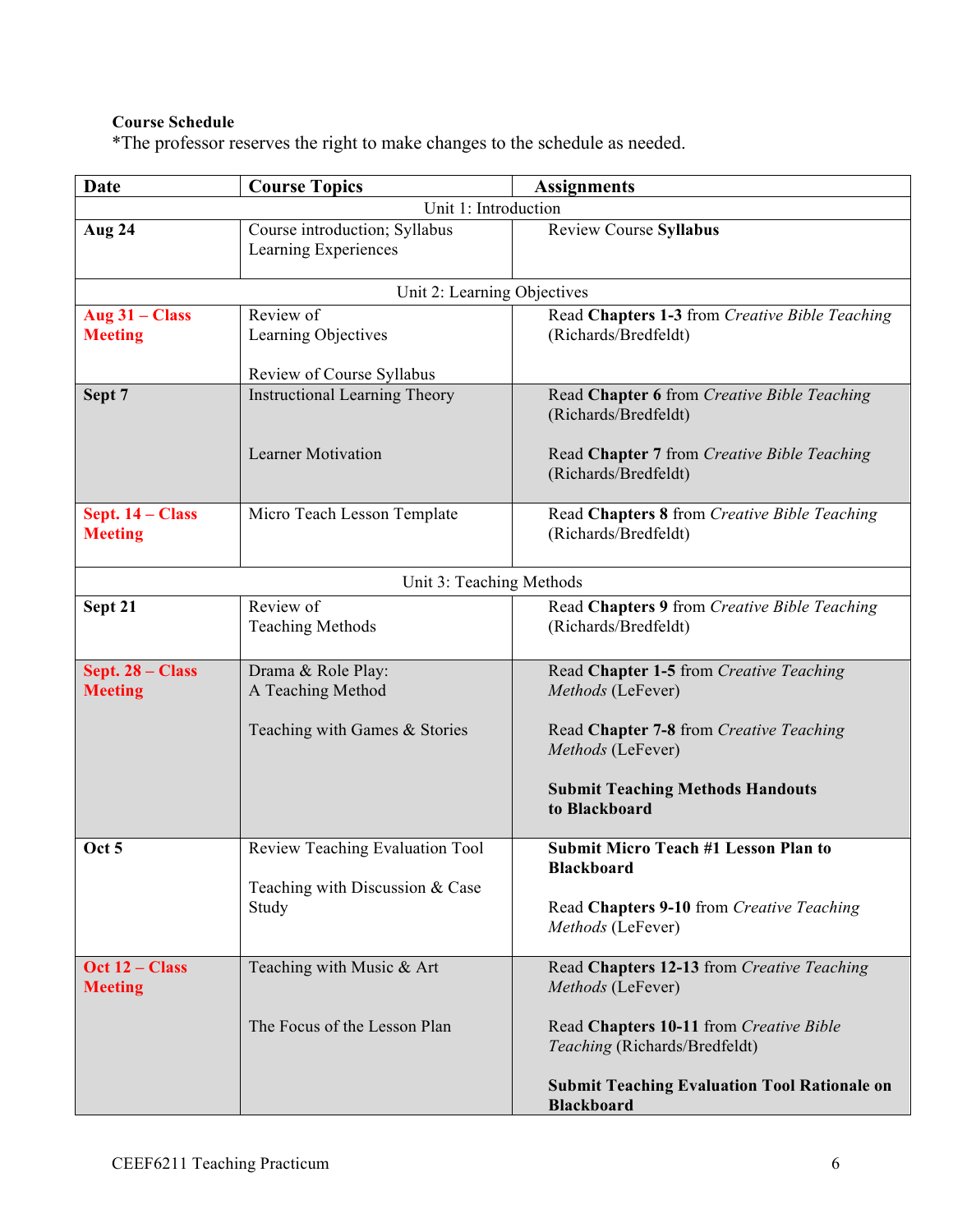| <b>Date</b>      | <b>Course Topics</b>             | <b>Assignments</b>                            |  |
|------------------|----------------------------------|-----------------------------------------------|--|
|                  |                                  |                                               |  |
|                  | Unit 4: Teaching the Class       |                                               |  |
| Oct 26 – Class   | Micro Teach #1                   | <b>Submit Micro Teach #1 Peer Review</b>      |  |
| <b>Meeting</b>   | (in-class teaching session)      |                                               |  |
|                  |                                  | <b>Micro Teach Lesson Plans</b>               |  |
| Nov <sub>2</sub> | <b>Common Practices of Great</b> | Read Chapter 13 from Creative Bible Teaching  |  |
|                  | Teachers                         | (Richards/Bredfeldt)                          |  |
|                  | Motivating the Learner           | Read Chapters 14 from Creative Bible Teaching |  |
|                  |                                  | (Richards/Bredfeldt)                          |  |
|                  |                                  |                                               |  |
|                  |                                  | <b>Submit Micro Teach #1 Reflection Paper</b> |  |
| Nov $9$ – Class  | Micro Teach #1                   | Read Chapter 19-20 from Creative Bible        |  |
| <b>Meeting</b>   | (in-class teaching session)      | Teaching (Richards/Bredfeldt)                 |  |
|                  |                                  |                                               |  |
|                  | (If needed)                      | Micro Teach Lesson Plans (If needed)          |  |
|                  | Unit 5: Teaching a Small Group   |                                               |  |
| Nov $16 - Class$ | <b>Evaluating the Results</b>    | Submit Micro Teach #2 Lesson Plan & Video to  |  |
| <b>Meeting</b>   |                                  | <b>Blackboard Discussion Board</b>            |  |
|                  |                                  |                                               |  |
| <b>Nov. 30</b>   | Continue working on assignments. |                                               |  |
|                  |                                  |                                               |  |
| Dec 7            | No Class - Work on finishing     | <b>Submit Micro Teach #2 Peer Review</b>      |  |
|                  | assignments                      | <b>Submit Micro Teach #2 Reflection</b>       |  |
|                  |                                  | Paper                                         |  |
|                  |                                  |                                               |  |
|                  |                                  | <b>Submit Reading Report on Blackboard</b>    |  |
|                  |                                  |                                               |  |

# **Additional Course Information**

### **Absences, Make-up Work and Academic Policies**

As stated in the Graduate Catalog, students may miss a maximum of four classroom hours during the semester for an 8x hybrid class. Three late arrivals or early departures to/from class count as one absence. The student will receive an automatic grade of "F" when he/she exceeds four classroom hours absent. Academic policies related to absences, examinations, and other topics can be found in the online *New Orleans Baptist Theological Seminary Graduate Catalog.*

**Blackboard:** You are responsible to check Blackboard for grades, assignments, course documents and announcements. You are responsible for maintaining current information regarding e-mail address on the Blackboard system and Self-Serve. **Blackboard** will be used to communicate with students, collect assignments and grade coursework.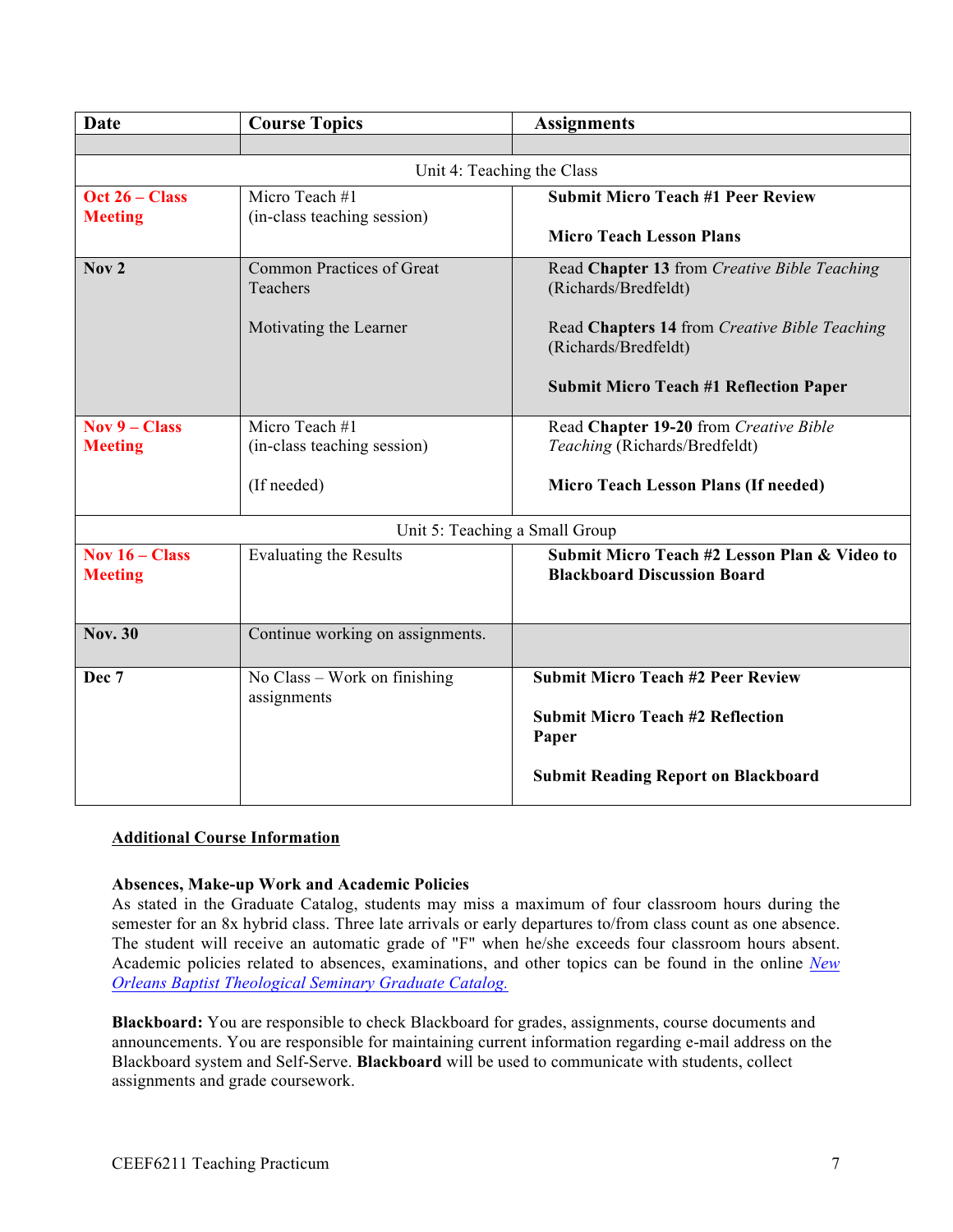### **Assignment Submission**

Assignments are due on the date indicated in the "Assignments and Evaluation Criteria" section of the syllabus. Assignments not submitted *via Blackboard by the assigned date* are considered *late* and will incur *an initial 10-point penalty* and *accumulate a one-point penalty for each additional day*. No assignments will be accepted more than two weeks after the original due date. *If all course assignments are not received by the final unit, a grade of zero is automatically earned for the missing assignments.* Assignments should **not** be e-mailed to the professor.

### **Policy for Graduating Seniors**

Graduating Seniors are responsible for alerting the professor of your intention to graduate. All of your assignments must be completed by noon (12:00 PM) on the Wednesday prior to commencement exercises.

### **Netiquette**

Netiquette refers to appropriate online behavior in Blackboard or other online discussions. Each student is expected to demonstrate appropriate Christian behavior when working online on Discussion Boards or whenever interaction occurs through web, digital, or other electronic medium. The student is expected to interact with other students in a fashion that will promote learning and respect for the opinions of others in the course. A spirit of Christian charity is expected at all times in the online environment.

### **Withdrawal from the Course**

The administration has set deadlines for withdrawal. These dates and times are published on the academic calendar. Administration procedures must be followed. You are responsible to handle withdrawal requirements. A professor cannot issue a withdrawal. You must complete the proper paperwork to ensure you will not receive a final grade of "F" in the course if you choose not to engage in the online class once you are enrolled.

### **Technical Assistance**

For assistance regarding technology, consult ITC (504-816-8180) or the following websites:

1. Selfserve@nobts.edu - Email for technical questions/support requests with the Selfserve.nobts.edu site (Access to online registration, financial account, online transcript, etc.)

2. BlackboardHelpDesk@nobts.edu - Email for technical questions/support requests with the NOBTS Blackboard Learning Management System NOBTS.Blackboard.com.

- 3. ITCSupport@nobts.edu Email for general technical questions/support requests.
- 4. www.NOBTS.edu/itc/- General NOBTS technical help information is provided on this website.

### **Help for Writing Papers at "The Write Stuff"**

NOBTS maintains a Writing Center designed to improve English writing at the graduate level. Students can receive writing guides, tips, and valuable information to help in becoming a better writer.

### **Writing Style Guide**

Writing assignments should follow the NOBTS/Leavell College Manual of Form and Style (revised August 2019). To access this manual on the seminary website, please use the following link: https://www.nobts.edu/\_resources/pdf/writing/StyleGuide.pdf

### **Academic Honesty Policy**

All graduate and undergraduate NOBTS students, whether on-campus, internet, or extension center students, are expected to adhere to the highest Christian standard of honesty and integrity when completing academic assignments for all courses in every delivery system format. The Bible provides our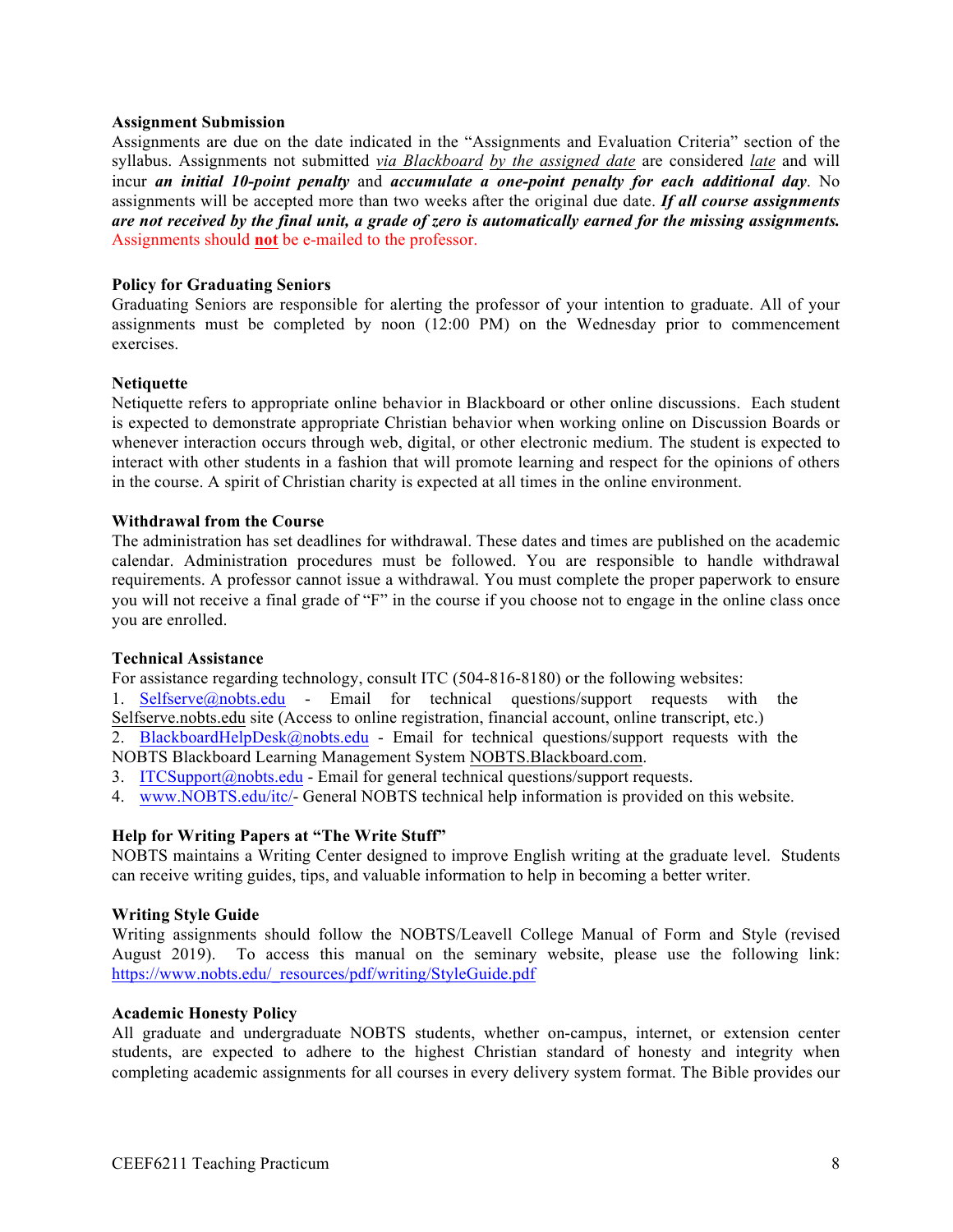standard for academic integrity and honesty. This standard applies whether a student is taking tests, quizzes, exams, writing papers, completing Discussion Boards, or any other course requirement.

### **Plagiarism on Written Assignments**

NOBTS has a no tolerance policy for plagiarism. Plagiarism in certain cases may result in expulsion from the seminary. See the NOBTS Student Handbook for definition, penalties, and policies associated with plagiarism.

**Special Needs:** If you need an accommodation for any type of disability, please set up a time to meet with the professor(s) to discuss any modifications you may need that are able to be provided.

**Emergency Plan:** In the event the NOBTS schedule is impacted due to a natural event, go to the seminary's website for pertinent information. Class will continue as scheduled through the Blackboard site. Please note announcements and assignments on the course's Blackboard site.

### **Selected Bibliography**

- Armstrong, Thomas. *Seven Kinds of Smart: Identifying and Developing Your Multiple Intelligences*. New York: Penguin Putnam, 1999.
- Blair, Christine Eaton. *The Art of Teaching the Bible: A Practical Guide for Adults*. Louisville, KY: Geneva Press, 2001.
- Bracke, John M, and Karen B. Tye. *Teaching the Bible in the Church*. St. Louis, MO: Chalice Press, 2003.

Brookfield, Stephen D. *The Skillful Teacher*. San Francisco: Jossey-Bass Publishers, 1990.

- Edge, Findley B. *Teaching for Results*, rev. ed. Nashville, TN: Broadman & Holman, 1995.
- Freeman, Craig S. *So You Have Been Called to Teach in the Sunday School*. Baltimore, MD: Publish America, 2005.
- Galindo, Israel. *The Craft of Christian Teaching: Essentials for Becoming a Very Good Teacher*. Valley Forge, PA: Judson Press, 1998.
- Gangel, Kenneth O., and Howard Hendricks. *The Christian Educator's Handbook on Teaching*. Grand Rapids, MI: Baker Books, 1998.
- Habermas, Ronald T. *Teaching for Reconciliation: Foundations and Practice of Christian Educational Ministry, rev. ed*. Eugene, OR: Wipf and Stock, 2001.
- Hendricks, Howard. *Teaching to Change Lives: Seven Proven Ways to Make Your Teaching Come Alive*. Portland, OR: Multnomah Books, 1987.
- Hestenes, Roberta, Howard Hendricks, and Earl Palmer. *Mastering Teaching*. Portland, OR: Multnomah, 1991.
- Johnston, Jay, and Ronald K. Brown. *Teaching the Jesus Way: Building a Transformational Teaching Ministry*. Nashville, TN: LifeWay Press, 2000.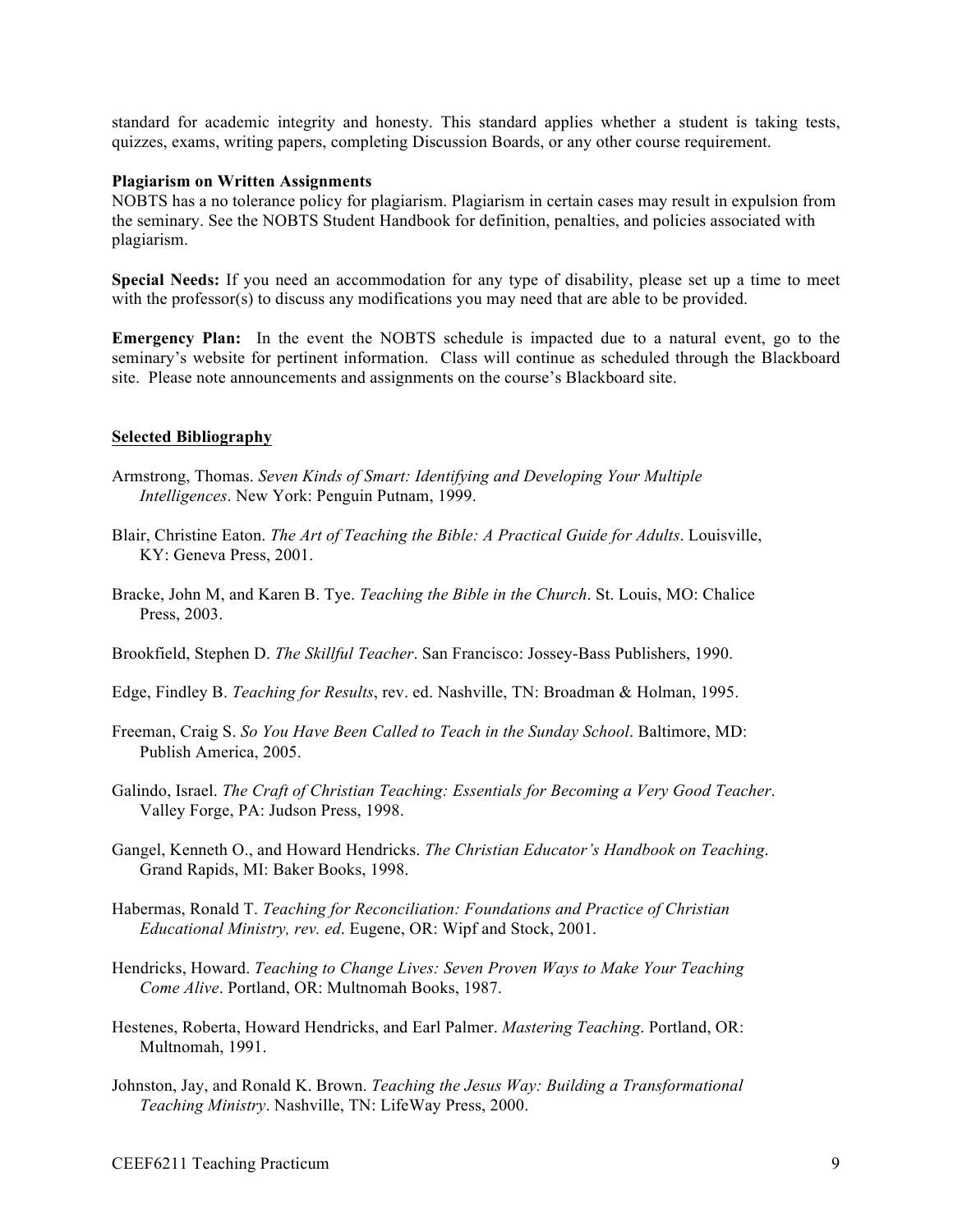- Knight, George R. *Philosophy & Education: An Introduction in Christian Perspective, 3rd ed*. Berrien Springs, MI: Andrews University Press, 1998.
- Lambert, Dan. *Teaching That Makes a Difference: How to Teach for Holistic Impact*. Grand Rapids, MI: Zondervan, 2004.
- LeFever, Marlene D. *Creative Teaching Methods: Be Effective Christian Teacher*. Colorado Springs, CO: Nexgen, 2004.
- Mitchell, Michael R. *Leading, Teaching, and Making Disciples: World-Class Christian Education in the Church, School, and Home*. Bloomington, IN: CrossBooks, 2010.
- Moehlenpah, Arlo and Jane. *Teaching with Variety*. Hazelwood, MO: Word Aflame Press, 1990. Palmer, Earl, Roberta Hestenes, and Howard Hendricks. *Mastering Teaching*. Portland, OR: Multnomah Press, 1984.
- Pazmiño, Robert W. *God Our Teacher: Theological Basics in Christian Education*. Grand Rapids, MI: Baker, 2001.
- Poling, Wayne. *How-To Sunday School Guide*. Nashville, TN: LifeWay Press, 2004.
- Richards, Lawrence O, and Gary J. Bredfeldt. *Creative Bible Teaching.* Chicago: Moody Publishers, 1998.
- Schultz, Thom, and Joani Schultz. *The Dirt on Learning: Groundbreaking Tools to Grow Faith in Your Church.* Loveland, CO: Group Publishing, 1999.

\_\_\_\_\_\_\_. *Why Nobody Learns Much of Anything at Church: And How to Fix It.* Loveland, CO: Group Publishing, 1996.

- Stein, Robert H. *The Method and Message of Jesus' Teachings*. Louisville, KY: Westminster John Knox Press, 1994.
- Taulman, James E. *Never Tell Anybody Anything You Can Get Them to Discover for Themselves.* Nashville, TN: Broadman Press, 1990.
- Tobias, Cynthia. *The Way They Learn: How to Discover and Teach to Your Child's Strengths*. Wheaton, IL: Tyndale House Publishers, 1994.
- Tolbert, La Verne. *Teaching Like Jesus: A Practical Guide to Christian Education in Your Church*. Grand Rapids, MI: Zondervan, 2000.
- Towns, Elmer L. *What Every Sunday School Teacher Should Know: 24 Secrets That Can Help You Change Lives.* Ventura, CA: Gospel Light, 2001.
- Warden, Michael D. *Extraordinary Results from Ordinary Teachers: Learning to Teach as Jesus Taught*. Loveland, CO: Group, 1998.
- Wilhoit, Jim, and Leland Ryken. *Effective Bible Teaching*. Grand Rapids, MI: Baker Book, 1998.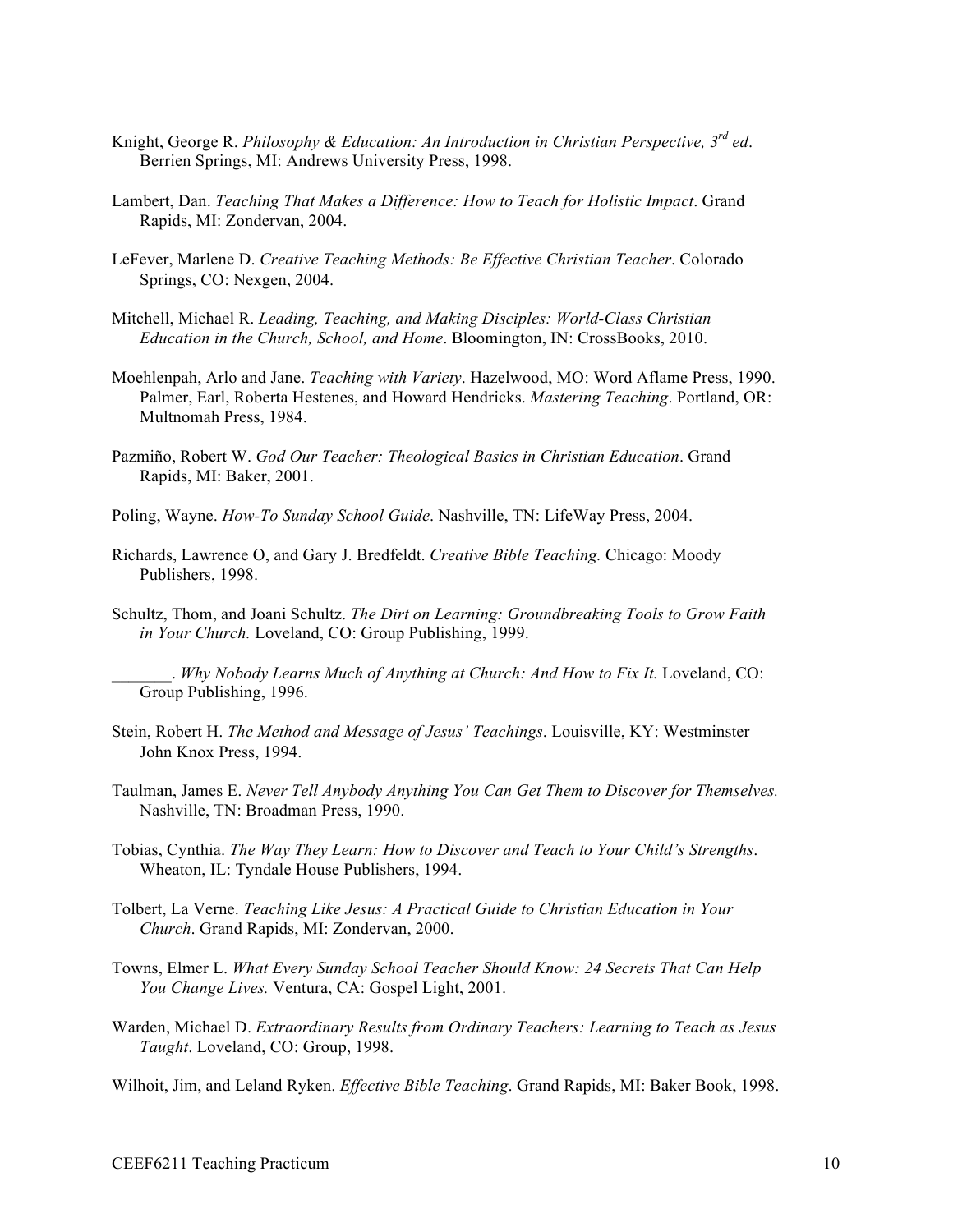- Wilkinson, Bruce. *The Seven Laws of the Learner: How to Teach Almost Anything to Practically Anyone*. Colorado Springs, CO: Multnomah Books, 1992.
- Yount, William. *Created to Learn: A Christian Teacher's Introduction to Educational Psychology,* 2d ed. Nashville, TN: Broadman & Holman, 2010. (ISBN: 978-0805447279)

\_\_\_\_\_\_\_. *The Teaching Ministry of the Church,* 2d ed. Nashville, TN: Broadman & Holman, 2008.

Yount, William R., and Mike Barnett. *Called to Reach: Equipping Cross-Cultural Disciplers*. Nashville, TN: Broadman & Holman, 2007.

Zuck, Roy B. *Teaching as Jesus Taught*. Grand Rapids, MI: Baker Books, 1995